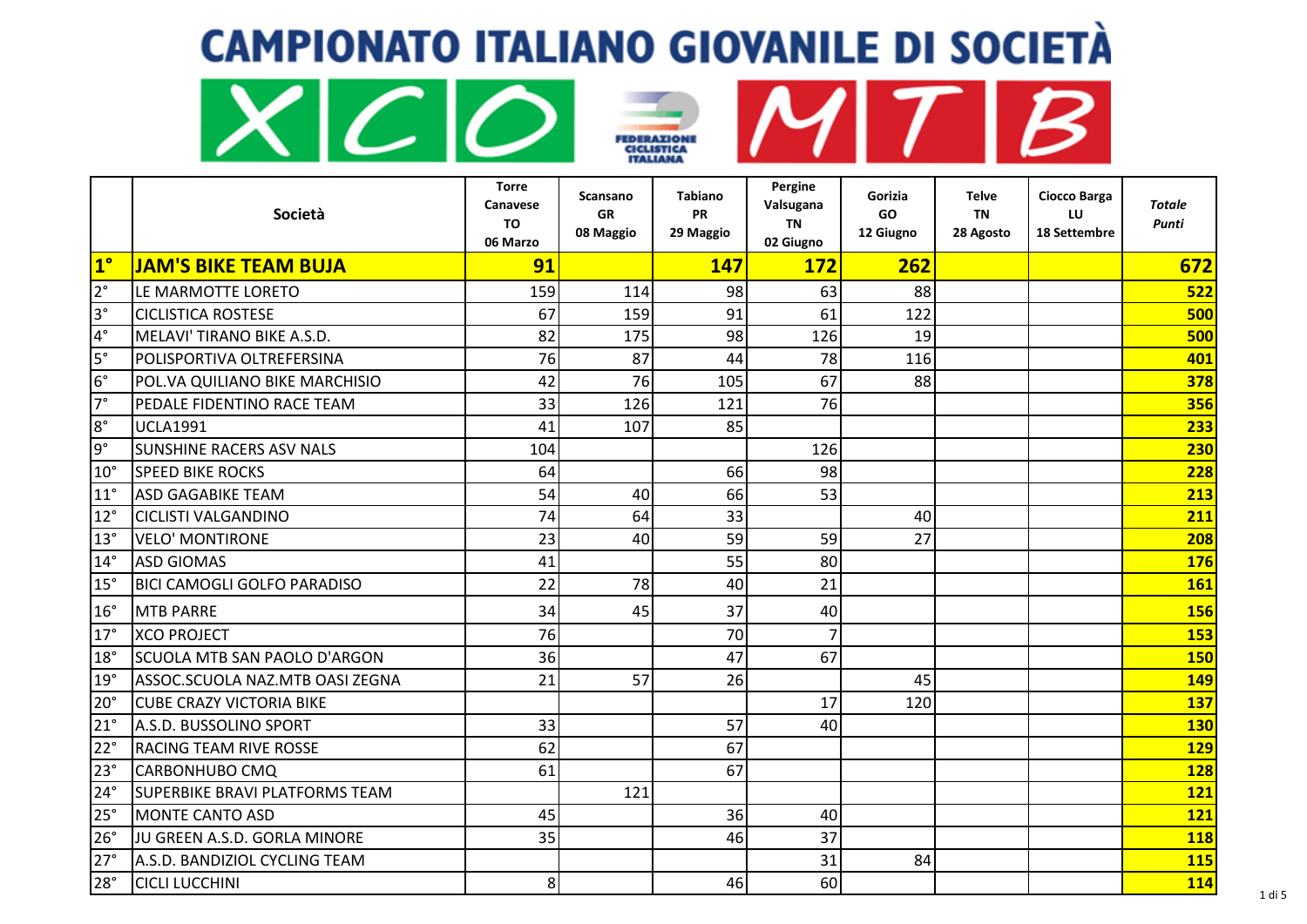







|              | Società                                   | Torre<br>Canavese<br>TO<br>06 Marzo | Scansano<br>GR<br>08 Maggio | <b>Tabiano</b><br><b>PR</b><br>29 Maggio | Pergine<br>Valsugana<br><b>TN</b><br>02 Giugno | Gorizia<br>GO<br>12 Giugno | Telve<br><b>TN</b><br>28 Agosto | Ciocco Barga<br>LU<br>18 Settembre | Totale<br>Punti |
|--------------|-------------------------------------------|-------------------------------------|-----------------------------|------------------------------------------|------------------------------------------------|----------------------------|---------------------------------|------------------------------------|-----------------|
| 29°          | <b>FOUR ES RACING TEAM</b>                | 36                                  | 40                          |                                          | 36                                             |                            |                                 |                                    | 112             |
| $30^\circ$   | <b>CONEGLIANO BIKE TEAM</b>               | 25                                  |                             |                                          | 41                                             | 40                         |                                 |                                    | <b>106</b>      |
| $31^\circ$   | DMT RACING TEAM BY MARCONI                |                                     | 49                          | 23                                       | 33                                             |                            |                                 |                                    | 105             |
| $32^\circ$   | A.S.D. TEAM VELOCIRAPTORS                 |                                     |                             |                                          | 40                                             | 63                         |                                 |                                    | 103             |
| $33^\circ$   | <b>ASD MTB I CINGHIALI</b>                |                                     | 15                          | 33                                       |                                                | 55                         |                                 |                                    | 103             |
| $34^\circ$   | <b>LIBERTAS CERESETTO</b>                 |                                     |                             |                                          |                                                | 102                        |                                 |                                    | 102             |
| 35°          | <b>BICI ADVENTURE TEAM A.S.D.</b>         |                                     | 58                          |                                          | 5                                              | 36                         |                                 |                                    | 99              |
| 36°          | S.C. TRIANGOLO LARIANO A.S.D.             | 32                                  |                             | 59                                       |                                                |                            |                                 |                                    | 98              |
| $37^\circ$   | <b>GS BORGONUOVO</b>                      | 19                                  | 36                          |                                          | 33                                             | 7                          |                                 |                                    | 95              |
| $38^\circ$   | UNIONE SPORTIVA LITEGOSA A.S.D.           |                                     | 36                          |                                          | 58                                             |                            |                                 |                                    | 94              |
| 39°          | <b>BIKE MOVEMENT - TRENTINOERBE</b>       |                                     |                             |                                          | 90                                             |                            |                                 |                                    | 90 <sub>l</sub> |
| $40^{\circ}$ | <b>BONFANTI RACING TEAM</b>               | 44                                  |                             | 28                                       | 18                                             |                            |                                 |                                    | 90 <sub>l</sub> |
| $41^{\circ}$ | <b>CAPRIVESI</b>                          |                                     |                             |                                          | 15                                             | 74                         |                                 |                                    | 89              |
| $42^{\circ}$ | A.S.D. MONTICELLI BIKE                    | 41                                  |                             | 46                                       |                                                |                            |                                 |                                    | 87              |
| $43^\circ$   | <b>ASC KARDAUN-CARDANO</b>                | 37                                  |                             |                                          | 47                                             |                            |                                 |                                    | 84              |
| 44°          | <b>HELLAS MONTEFORTE</b>                  | 19                                  |                             |                                          | 5                                              | 56                         |                                 |                                    | 80              |
| 45°          | <b>RACE MOUNTAIN FOLCARELLI TEAM</b>      | 36                                  | 40                          |                                          |                                                |                            |                                 |                                    | 76              |
| 46°          | POLISPORTIVA MORROVALLESE                 |                                     | 36                          | 40                                       |                                                |                            |                                 |                                    | 76              |
| $47^\circ$   | <b>TORRE BIKE</b>                         |                                     |                             |                                          | 7                                              | 63                         |                                 |                                    | 70              |
| 48°          | PEDALE BREMBILLESE                        | 40                                  |                             |                                          | 30                                             |                            |                                 |                                    | 70              |
| 49°          | <b>ASD SOLIGO BIKE TEAM</b>               | 15                                  |                             |                                          | 26                                             | 27                         |                                 |                                    | 68              |
| $50^{\circ}$ | <b>GS OLIMPIA VALDARNESE</b>              | 36                                  | 29                          |                                          |                                                |                            |                                 |                                    | 65              |
| $51^\circ$   | ASD AFTER SKULL - ROGUE RACING            |                                     | 30                          | 34                                       |                                                |                            |                                 |                                    | 64              |
| $52^\circ$   | <b>G.S. CICLI FIORIN CYCLING TEAM ASD</b> | 63                                  |                             |                                          |                                                |                            |                                 |                                    | 63              |
| $53^\circ$   | <b>TEAM CICLOTECA</b>                     | 61                                  |                             |                                          |                                                |                            |                                 |                                    | 61              |
| $54^\circ$   | <b>ASD ROCK BIKE TEAM</b>                 | 25                                  |                             | 35                                       |                                                |                            |                                 |                                    | 60              |
| $55^\circ$   | <b>ACIDO LATTICO TEAM</b>                 |                                     |                             |                                          | 3                                              | 54                         |                                 |                                    | 57              |
| $56^\circ$   | <b>CICLISTICA BORDIGHERA</b>              | 28                                  |                             | 28                                       |                                                |                            |                                 |                                    | 56              |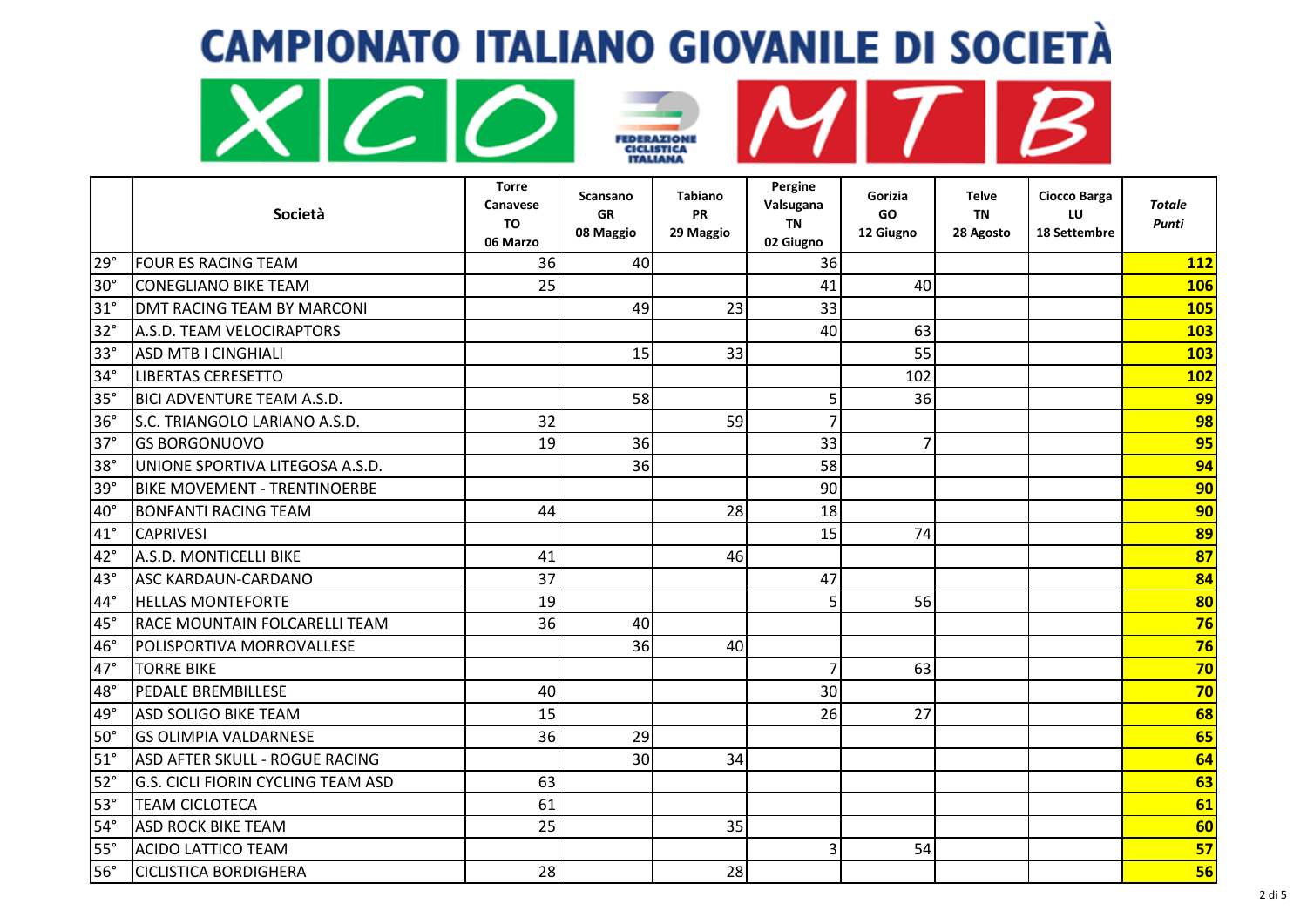





|            | Società                               | <b>Torre</b><br>Canavese<br><b>TO</b><br>06 Marzo | Scansano<br><b>GR</b><br>08 Maggio | <b>Tabiano</b><br><b>PR</b><br>29 Maggio | Pergine<br>Valsugana<br><b>TN</b><br>02 Giugno | Gorizia<br><b>GO</b><br>12 Giugno | <b>Telve</b><br><b>TN</b><br>28 Agosto | Ciocco Barga<br>LU<br>18 Settembre | <b>Totale</b><br><b>Punti</b> |
|------------|---------------------------------------|---------------------------------------------------|------------------------------------|------------------------------------------|------------------------------------------------|-----------------------------------|----------------------------------------|------------------------------------|-------------------------------|
| $57^\circ$ | <b>GCD PEDALE MANZANESE</b>           |                                                   |                                    |                                          |                                                | 55                                |                                        |                                    | 55                            |
| $58^\circ$ | <b>TEAM MANUEL BIKE</b>               | 11                                                |                                    |                                          | 17                                             | 27                                |                                        |                                    | 55                            |
| 59°        | <b>G.S. LAGORAI BIKE</b>              |                                                   |                                    |                                          | 28                                             | 27                                |                                        |                                    | 55                            |
| $60^\circ$ | MTB AQUILE TEAM FUMANE                |                                                   |                                    |                                          |                                                | 54                                |                                        |                                    | 54                            |
| $61^\circ$ | <b>BETTINI BIKE TEAM</b>              | 21                                                |                                    |                                          | $\mathbf 1$                                    | 25                                |                                        |                                    | 47                            |
| 62°        | <b>PEDALE SARZANESE</b>               |                                                   | 21                                 | 13                                       | 11                                             |                                   |                                        |                                    | 45                            |
| 63°        | POL. GHISALBESE A.S.D.                | 5                                                 |                                    | 22                                       | 17                                             |                                   |                                        |                                    | 44                            |
| $64^\circ$ | NONSOLOBIKE                           |                                                   | 43                                 |                                          |                                                |                                   |                                        |                                    | 43                            |
| $65^\circ$ | <b>G.S. LUPI VALLE D'AOSTA</b>        | 15                                                |                                    | 27                                       |                                                |                                   |                                        |                                    | 42                            |
| $66^\circ$ | LUGAGNANO OFF ROAD                    |                                                   |                                    | 30                                       | 11                                             |                                   |                                        |                                    | 41                            |
| $67^\circ$ | <b>ARKITANO MTB CLUB</b>              |                                                   |                                    | 40                                       |                                                |                                   |                                        |                                    | 40                            |
| 68°        | <b>SCUOLA CICL.TUGLIESE V. NIBALI</b> |                                                   | 40                                 |                                          |                                                |                                   |                                        |                                    | 40                            |
| 69°        | <b>ELBA BIKE</b>                      |                                                   | 40                                 |                                          |                                                |                                   |                                        |                                    | 40                            |
| 70°        | AC F. BESSI CALENZANO                 | 7                                                 | 30                                 |                                          |                                                |                                   |                                        |                                    | 37                            |
| $71^\circ$ | <b>BANNIA ASS.SPORT.DILETT.</b>       |                                                   |                                    |                                          |                                                | 36                                |                                        |                                    | 36                            |
| 72°        | A.S.D. ORANGE BIKE TEAM               | 36                                                |                                    |                                          |                                                |                                   |                                        |                                    | 36                            |
| $73^\circ$ | <b>VAL D'ENZA AKTIV TEAM</b>          | 5                                                 |                                    | 18                                       | 13                                             |                                   |                                        |                                    | 36                            |
| 74°        | <b>HARD ROCK RACE TEAM</b>            | 9                                                 |                                    | 26                                       |                                                |                                   |                                        |                                    | 35                            |
| $75^\circ$ | <b>TEAM RUDY PROJECT</b>              |                                                   |                                    |                                          | 9                                              | 25                                |                                        |                                    | 34                            |
| $76^\circ$ | <b>TEAM DIAVOLI DEL MONTELLO</b>      |                                                   |                                    | 5                                        |                                                | 28                                |                                        |                                    | 33                            |
| $77^\circ$ | <b>BIESSE - CARRERA</b>               |                                                   | 33                                 |                                          |                                                |                                   |                                        |                                    | 33                            |
| $78^\circ$ | A.S.C.SARNTAL RAIFFEISEN/RAD          | 13                                                |                                    |                                          | 18                                             |                                   |                                        |                                    | 31                            |
| 79°        | TEAM LA VERDE A.S.D.                  |                                                   | 18                                 | 13                                       |                                                |                                   |                                        |                                    | $\overline{31}$               |
| $80^\circ$ | <b>TEAM GRANZON</b>                   |                                                   |                                    |                                          |                                                | 30 <sup>1</sup>                   |                                        |                                    | 30                            |
| $81^\circ$ | CITTA' DEI PAPI CICLISMO              |                                                   | 30                                 |                                          |                                                |                                   |                                        |                                    | 30                            |
| 82°        | ASD U.C.FOLIGNO                       | 30                                                |                                    |                                          |                                                |                                   |                                        |                                    | 30                            |
| $83^\circ$ | <b>DYNAMIC BIKE TEAM EPPAN</b>        |                                                   |                                    |                                          | 28                                             |                                   |                                        |                                    | 28                            |

84° A.S.D. PEDALE SULMONESE 28 **28**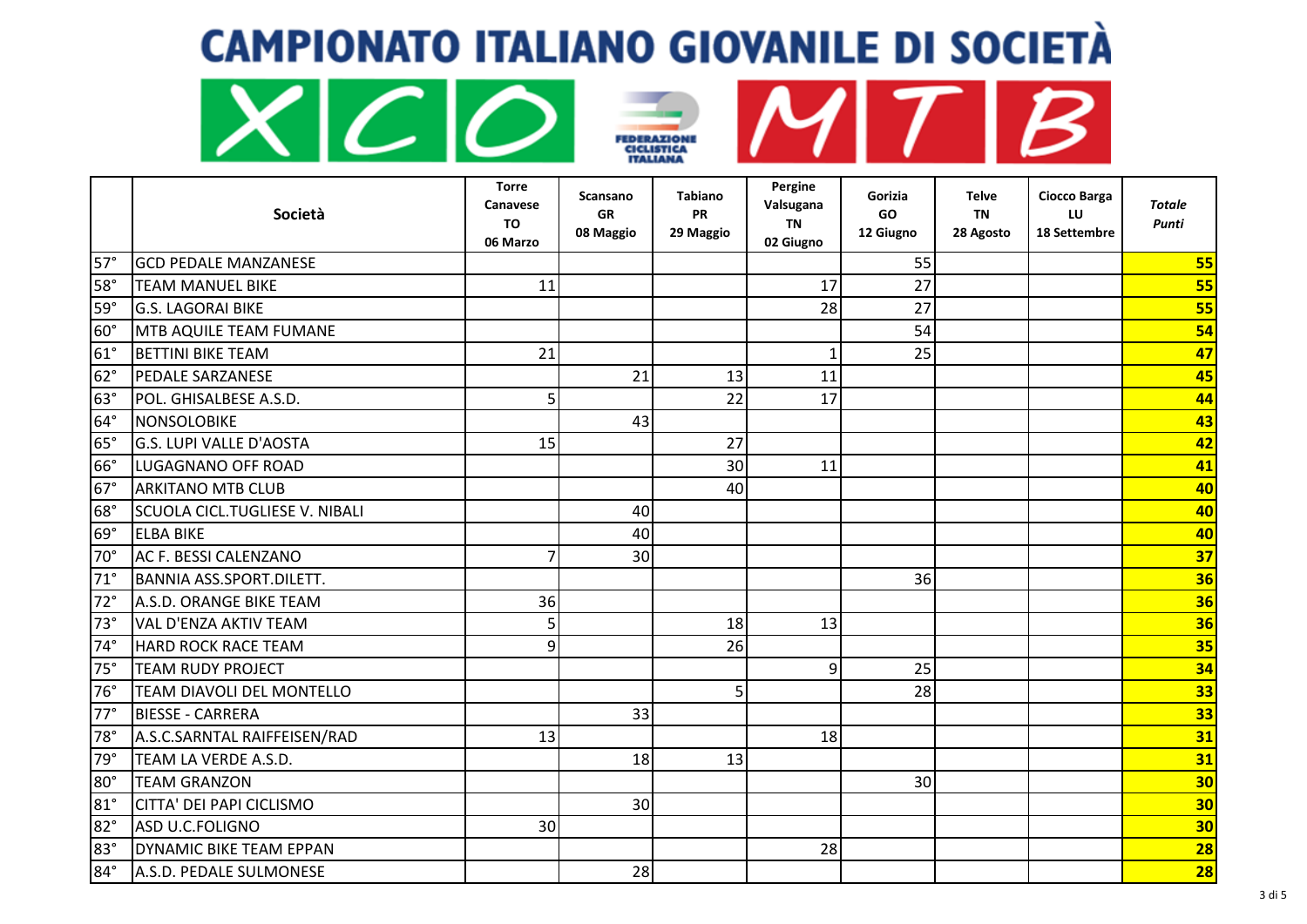





|                   | Società                                | <b>Torre</b><br><b>Canavese</b><br><b>TO</b><br>06 Marzo | Scansano<br><b>GR</b><br>08 Maggio | <b>Tabiano</b><br><b>PR</b><br>29 Maggio | Pergine<br>Valsugana<br><b>TN</b><br>02 Giugno | Gorizia<br><b>GO</b><br>12 Giugno | Telve<br><b>TN</b><br>28 Agosto | Ciocco Barga<br>LU<br>18 Settembre | <b>Totale</b><br>Punti |
|-------------------|----------------------------------------|----------------------------------------------------------|------------------------------------|------------------------------------------|------------------------------------------------|-----------------------------------|---------------------------------|------------------------------------|------------------------|
| 85°               | <b>RECANATI BIKE TEAM</b>              |                                                          | 28                                 |                                          |                                                |                                   |                                 |                                    | 28                     |
| 86°               | G.S.D. PEDALE IBLEO RAGUSA             |                                                          | 27                                 |                                          |                                                |                                   |                                 |                                    | 27                     |
| $87^\circ$        | <b>LORIS BIKE PRO TEAM</b>             | 27                                                       |                                    |                                          |                                                |                                   |                                 |                                    | 27                     |
| 88°               | <b>TEAM VERONA MTB</b>                 | $\overline{2}$                                           |                                    |                                          | 23                                             |                                   |                                 |                                    | 25                     |
| 89°               | <b>ASD LA FENICE MTB</b>               |                                                          |                                    | 24                                       |                                                |                                   |                                 |                                    | 24                     |
| $\overline{90}$ ° | RH RACING KRONPLATZKING                |                                                          |                                    |                                          | 23                                             |                                   |                                 |                                    | 23                     |
| $91^\circ$        | <b>KSV - FOR FUN CYCLING TEAM</b>      |                                                          |                                    |                                          | 23                                             |                                   |                                 |                                    | 23                     |
| $92^\circ$        | ASD TEAM BYKERS VIGGIANO               |                                                          | 23                                 |                                          |                                                |                                   |                                 |                                    | 23                     |
| $93^\circ$        | S.C. GARFAGNANA MTB                    |                                                          | 23                                 |                                          |                                                |                                   |                                 |                                    | 23                     |
| $94^\circ$        | TRINX FACTORY TEAM                     |                                                          |                                    |                                          | 5                                              | 17                                |                                 |                                    | 22                     |
| 95°               | X TEAM PIERO BICYA                     |                                                          |                                    |                                          |                                                | 21                                |                                 |                                    | 21                     |
| 96°               | TEAM BOSCO DI ORSAGO                   |                                                          |                                    |                                          |                                                | 21                                |                                 |                                    | 21                     |
| $97^\circ$        | <b>RACING TEAM AGRIGENTO</b>           |                                                          | 21                                 |                                          |                                                |                                   |                                 |                                    | 21                     |
| $98^\circ$        | <b>GS CICLI FIORIN ASD</b>             |                                                          |                                    | 21                                       |                                                |                                   |                                 |                                    | 21                     |
| 99°               | S.S.D. PEDALE FELTRINO                 |                                                          |                                    |                                          | 2                                              | 17                                |                                 |                                    | <b>19</b>              |
| $100^\circ$       | G.C. SOSSANO 1975                      | 19                                                       |                                    |                                          |                                                |                                   |                                 |                                    | <b>19</b>              |
| $101^\circ$       | <b>CICLO TEAM GORGAZZO</b>             |                                                          |                                    |                                          |                                                | 18                                |                                 |                                    | 18                     |
| 102°              | <b>BIKE TO BIKE</b>                    | $\overline{2}$                                           |                                    |                                          |                                                | 13                                |                                 |                                    | 18                     |
| 103°              | <b>ZHIRAF GUERCIOTTI</b>               | 18                                                       |                                    |                                          |                                                |                                   |                                 |                                    | 18                     |
|                   | 104°   ASV KORTSCH RAIFFEISEN SEKT.RAD |                                                          |                                    |                                          | 17                                             |                                   |                                 |                                    | 17                     |
| 105°              | A.S.D. LUDOBIKE SCUOLA DI CICLISMO     |                                                          | 17                                 |                                          |                                                |                                   |                                 |                                    | 17                     |
| 106°              | POL.VA DILETT. "GAETANO CAVALLARO"     |                                                          | 15                                 |                                          |                                                |                                   |                                 |                                    | 15                     |
| 107°              | <b>KRICCA BIKE ASD</b>                 |                                                          |                                    |                                          |                                                | 13                                |                                 |                                    | 13                     |
| 108°              | A.S.D. TEAM SIENA BIKE                 |                                                          | 13                                 |                                          |                                                |                                   |                                 |                                    | 13                     |
| 109°              | ASD SCUOLA MTB VENARIA REALE           | 13                                                       |                                    |                                          |                                                |                                   |                                 |                                    | 13                     |
| 110°              | <b>ASD TIRRENO BIKE</b>                |                                                          | 12                                 |                                          |                                                |                                   |                                 |                                    | 12                     |
| $111^\circ$       | <b>VIGOR - CYCLING TEAM</b>            | 9                                                        |                                    |                                          |                                                |                                   |                                 |                                    | <b>10</b>              |
|                   | 112° U.S. PRIMIERO A.S.D.              |                                                          |                                    |                                          | q                                              |                                   |                                 |                                    | $\overline{9}$         |